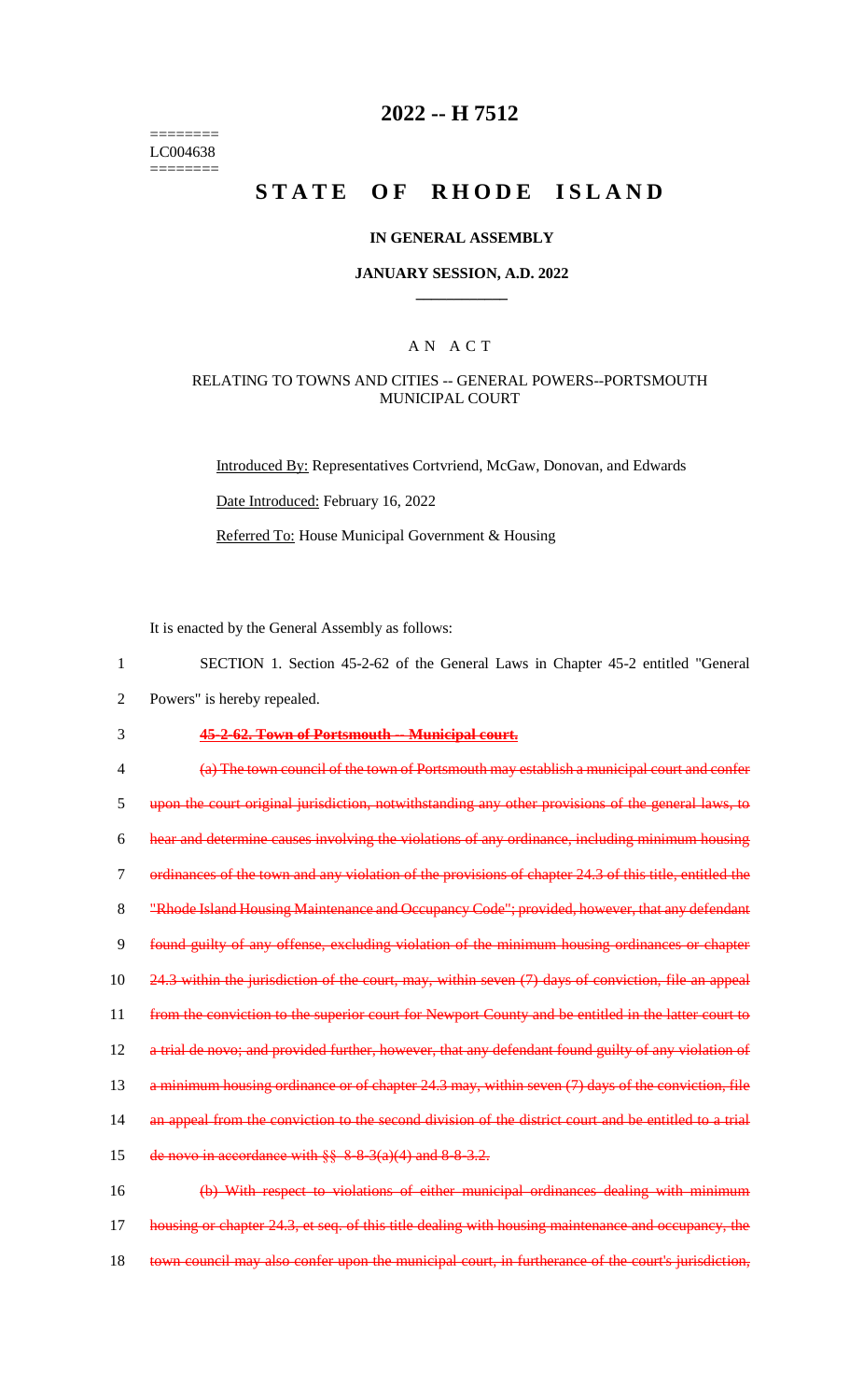1 the power to proceed according to equity:

(1) To restrain, prevent, enjoin, abate or correct a violation;

- (2) To order the repair, vacation or demolition of any dwelling existing in violation;
- (3) To otherwise compel compliance with all of the provisions of the ordinances and statutes.

 (c) The municipal court shall have concurrent jurisdiction with the Rhode Island traffic tribunal to hear and adjudicate those violations conferred upon the municipal court and enumerated 8 in § 8-18-3. Adjudication of summons by the municipal court shall be in conformance with § 8-18- 4. The municipal court shall hear and decide traffic matters in a manner consistent with the procedures of the traffic tribunal, and be subject to review by the chief magistrate of the traffic 11 tribunal in accordance with § 8-18-11. Any person desiring to appeal an adverse decision of the municipal court for violations enumerated in § 8-18-3, may seek review thereof pursuant to the 13 procedures set forth in § 31-41.1-8.

 (d) The town council of the town of Portsmouth is authorized and empowered to appoint a 15 judge and clerk of the municipal court. The town council is authorized and empowered to enact ordinances governing the personnel, operation and procedure to be followed in the court and to 17 establish a schedule of fees and costs, and to otherwise provide for the operation and management 18 of the court. The municipal court may impose a sentence not to exceed thirty (30) days in jail and impose a fine not in excess of five hundred dollars (\$500), or both. The court is empowered to 20 administer oaths, compel the attendance of witnesses and punish persons for contempt and to 21 authorize and execute search warrants to the extent the warrants could be authorized and executed 22 by a justice of the district court.

- SECTION 2. Chapter 45-2 of the General Laws entitled "General Powers" is hereby amended by adding thereto the following section:
- **45-2-62.1 Town of Portsmouth -- Municipal court -- Municipal housing court.**
- 26 (a) The town council of the town of Portsmouth may establish a municipal court and confer upon that court original jurisdiction, notwithstanding any other provisions of the general laws, to 28 hear and determine causes involving the violation of any ordinance; provided, however, that any defendant found guilty of any offense, excluding violations outlined in subsection (b) of this section, may, within seven (7) days of conviction, file an appeal from the conviction to the superior court and be entitled in the latter court to a trial de novo. (b) The town council of the town of Portsmouth may establish a municipal housing court and confer upon the court original jurisdiction, notwithstanding any other provisions of the general
- laws, to hear and determine causes involving the violation of the zoning ordinances of the town and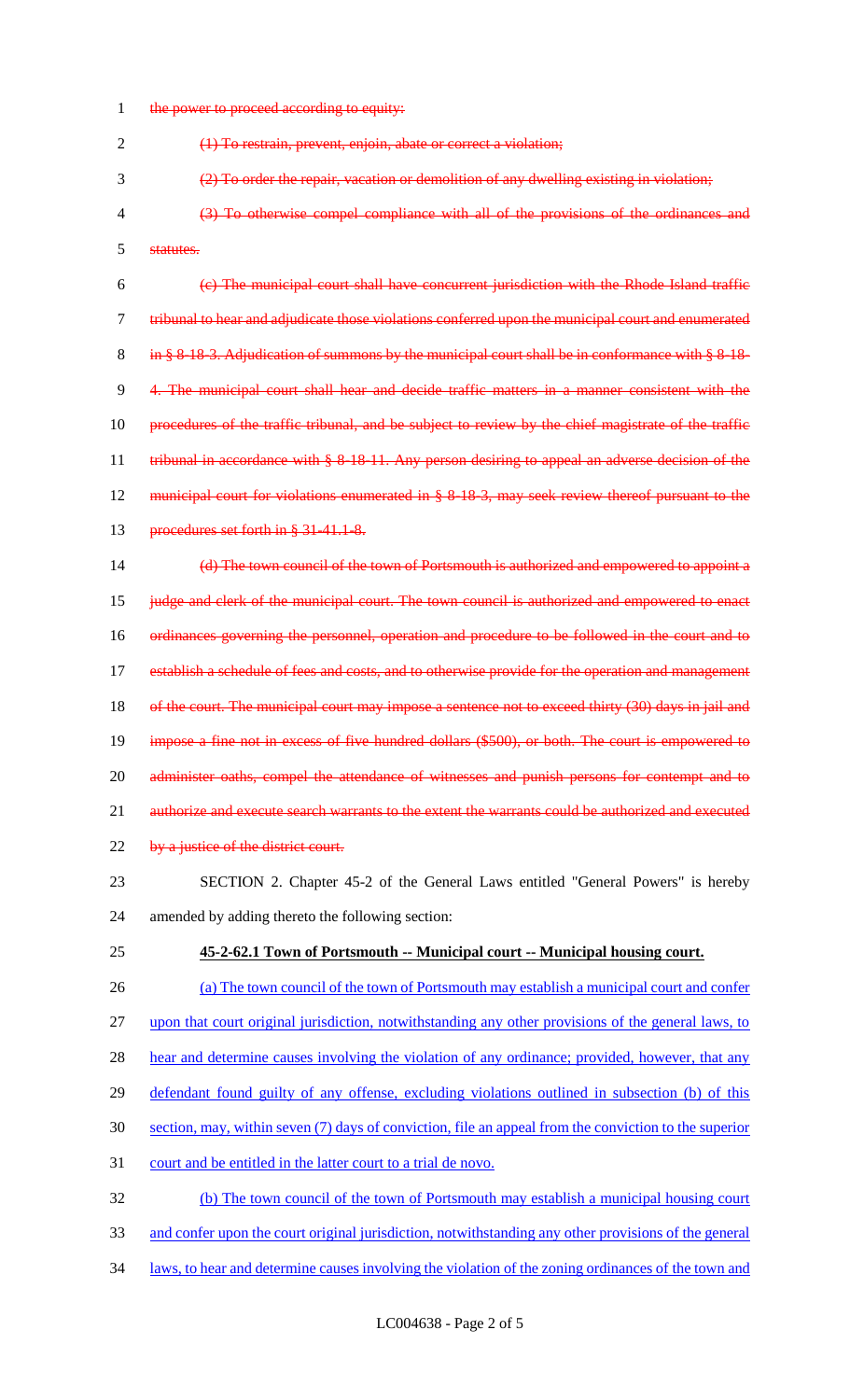| 1              | any violation of the provisions of chapter 24 of this title (the "Rhode Island zoning enabling act of     |
|----------------|-----------------------------------------------------------------------------------------------------------|
| $\overline{2}$ | 1991"); any violation of chapter 24.1 of this title (the "historical zoning act"); any violation of       |
| 3              | chapter 24.2 of this title ("minimum housing standards act"); any violation of chapter 24.3 of this       |
| 4              | title ("housing maintenance and occupancy code"); any violation of chapter 23 of this title               |
| 5              | ("subdivision and land development act"); any violation of any local Portsmouth ordinance or              |
| 6              | regulation enacted pursuant to these chapters; and any violation of the provisions of chapter 27.3        |
| 7              | of title 23 (the "Rhode Island state building code"); and any violation of the provisions of those        |
| 8              | regulations promulgated by the state building code commission entitled SBC-1 Rhode Island state           |
| 9              | building code; SBC-2 Rhode Island state one- and two (2)-family dwelling code; SBC-3 Rhode                |
| 10             | Island state plumbing code; SBC-4 Rhode Island state mechanical code; SBC-5 Rhode Island state            |
| 11             | electrical code; SBC-6 state property maintenance code; SBC-8 Rhode Island state energy                   |
| 12             | conservation code; and SBC-20 Rhode Island state fuel and gas code; and provided, further, that           |
| 13             | any party aggrieved by a final judgment, decree, or order of the Portsmouth housing court may,            |
| 14             | within twenty (20) days after entry of this judgment, decree, or order, file an appeal to the superior    |
| 15             | court and be entitled in the latter court to a trial de novo.                                             |
| 16             | (c) With respect to violations falling under the jurisdiction of the Portsmouth housing court,            |
| 17             | as outlined in subsection (b) of this section, the town council may also confer upon the housing          |
|                |                                                                                                           |
|                | court, in furtherance of the court's jurisdiction, the power to proceed according to equity:              |
|                | (1) To restrain, prevent, enjoin, abate, or correct a violation;                                          |
| 18<br>19<br>20 | (2) To order the repair, vacation, or demolition of any dwelling existing in violation;                   |
| 21             | (3) To otherwise compel compliance with all of the provisions of those ordinances,                        |
| 22             | regulations, and statutes; and                                                                            |
| 23             | (4) To order a dwelling into receivership and to order the removal of any cloud on the title              |
| 24             | to the building or property that shall be binding upon all those claiming by, through, under, or by       |
| 25             | virtue of any inferior liens or encumbrances pursuant to chapter 44 of title 34.                          |
| 26             | (d) The municipal court shall have concurrent jurisdiction with the Rhode Island traffic                  |
| 27             | tribunal to hear and adjudicate those violations conferred upon the municipal court and enumerated        |
| 28             | in § 8-18-3. Adjudication of summons by the municipal court shall be in conformance with § 8-18-          |
| 29             | 4. The municipal court shall hear and decide traffic matters in a manner consistent with the              |
| 30             | procedures of the traffic tribunal, and subject to review by the chief magistrate of the traffic tribunal |
| 31             | in accordance with $\S$ 8-18-11. Any person desiring to appeal from an adverse decision of the            |
| 32             | municipal court for violations enumerated in § 8-18-3, may seek review thereof pursuant to the            |
| 33             | procedures set forth in § 31-41.1-8.                                                                      |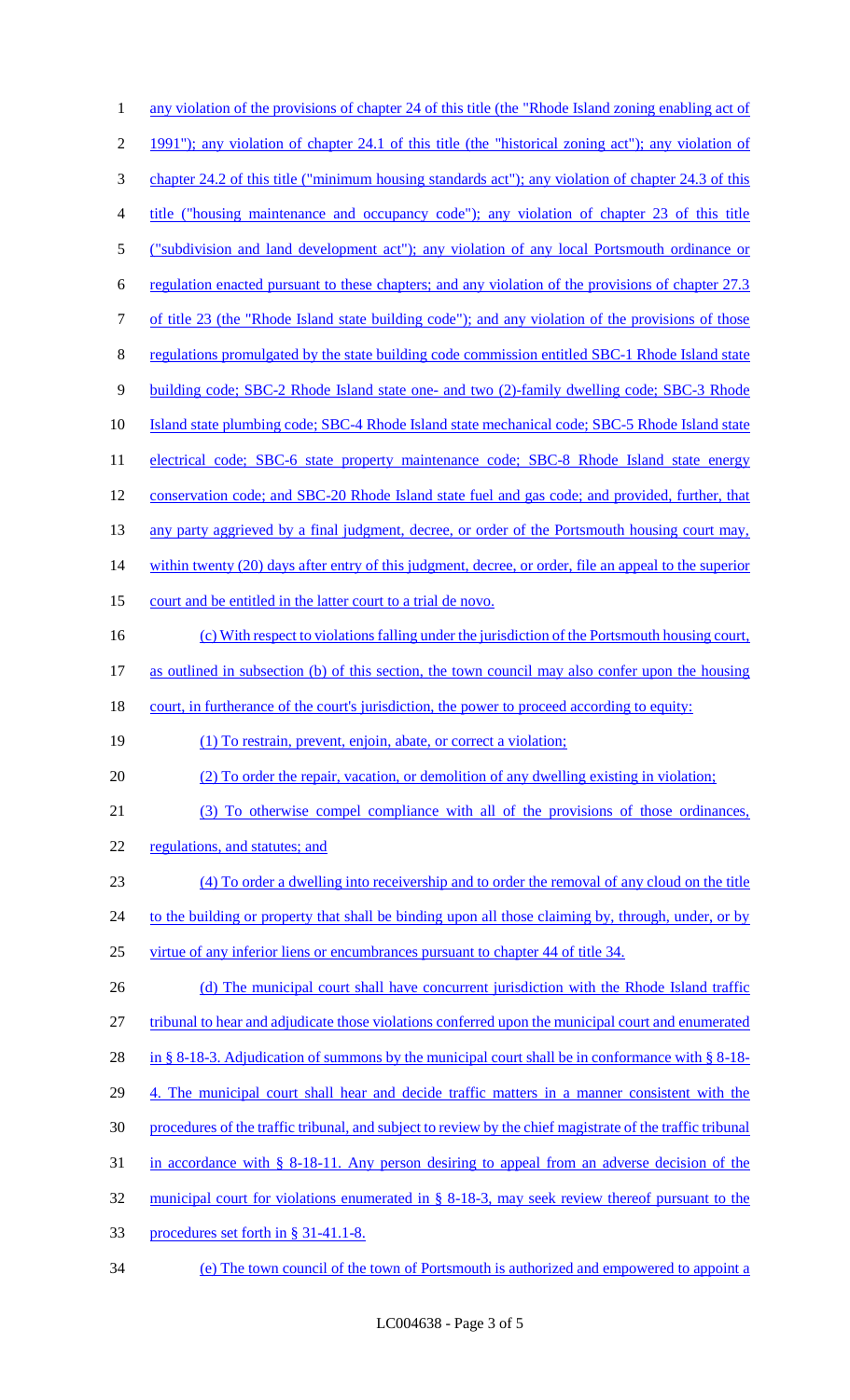- 1 judge and clerk of the municipal court. The town council of the town of Portsmouth is also
- 2 authorized to appoint a judge and clerk of the housing court, who may be, but is not required to be,
- 3 the same person(s) holding the judgeship over the municipal court. The town council is authorized
- 4 and empowered to enact ordinances governing the personnel, operation, and procedure to be
- 5 followed in the court and to establish a schedule of fees and costs and to otherwise provide for the
- 6 operation and management of the court. The municipal court may impose a sentence not to exceed
- 7 thirty (30) days in jail and impose a fine not in excess of five hundred dollars (\$500), or both. The
- 8 court is empowered to administer oaths; compel the attendance of witnesses; punish persons for
- 9 contempt; and to execute search warrants to the extent the warrants could be executed by a judge
- 10 of the district court.
- 11 SECTION 3. This act shall take effect upon passage.

#### ======== LC004638 ========